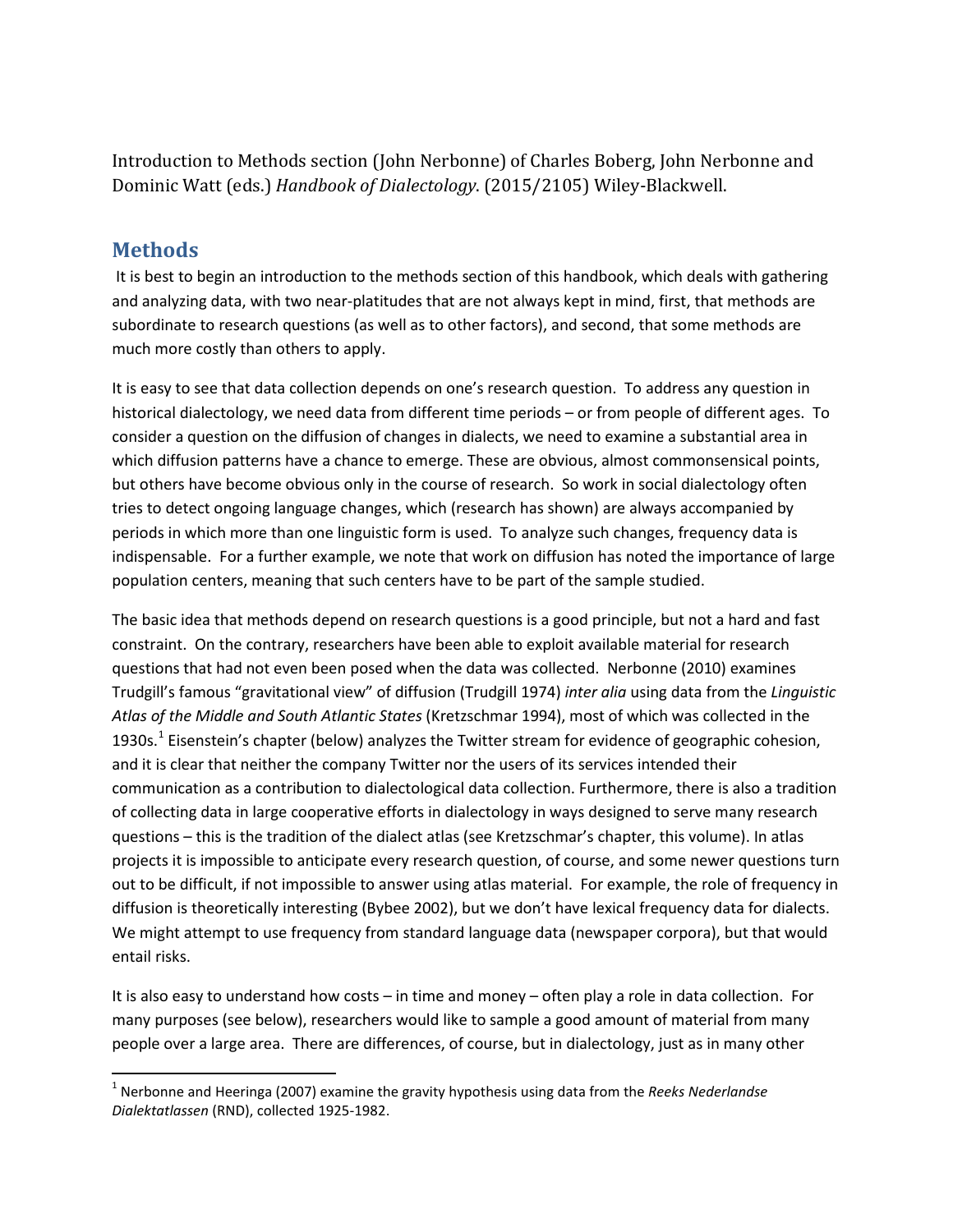modern areas of research, the best data is more data! Typical data collection efforts therefore exceed the capacity of individuals, making it necessary to seek funding. Most dialect research is financed through three- to six-year grants by research councils, foundations and funding agencies, where opportunities are scarce and competition fierce, , and where time remains limited. Scientific academies are honorable exceptions, where longer-term projects may be conducted, but even the academies' funds and time are limited. So it is small wonder that dialectologists have sought help, e.g., through crowd-sourcing. The dictionary of Flemish dialects has a team of volunteers to help in tasks such as digitizing field records (see [http://www.wvd.ugent.be/\)](http://www.wvd.ugent.be/). The data collection chapters also report on the use of telephones, internet and smart phones to streamline data collection (especially the chapters on written surveys and on interviews). The big promise of the new techniques is their efficiency: they allow data to be collected much more quickly and in larger amounts than old methods.

Before continuing to more specific dialectological concerns, it will be useful to recall one basic statistical concept, that of *noise*, or unsystematic variation. In variationist linguistics, encompassing dialectology and sociolinguistics, we are always interested in variation, whether it be in pronunciation, lexical choice, morphology, syntax or elsewhere. We develop and test hypotheses about the systematic variation, e.g. the variation in the pronunciation of a word such as *bike* as one travels from North to South in the US. Good hypotheses explain some of the variation we find. But in addition, we encounter variation beyond our hypotheses which we therefore cannot explain. The additional variation may depend on how carefully the speaker spoke, on when in an interview a word was elicited (in the beginning or at the end of an interview), on the linguistic context the word was used in, and on other factors that data collectors may not have even tried to control. The variation that is not part the focus of the study is noise, or apparently unsystematic variation, and we must be particularly sensitive to it given our focus on its converse, systematic variation.

Returning to data collection, and continuing beyond its costs and dependence on research questions, dialectological data collection efforts may be seen as positioned along two major dimensions, naturalness and commensurability, which of course leads to some tension. In characterizing dialects, we would like to hear how the people in an area *normally* speak, i.e. when not accommodating to visitors from outside or projecting an ideal (with respect to education, etiquette or conformance to standards) that may be quite idiosyncratic. Labov has dubbed the very presence of an interviewer "the observer's paradox" (Labov 1972:209), and noted that more formal data collection protocols were likely to influence speakers even more and noted that distortion of normal speech patterns increased as speakers' self-awareness was heightened by formal, controlled elicitation methods This brings us to the issue of ensuring that data is commensurable, i.e. that one may compare items to one other without suspecting the influence of confounding factors. Simplifying a bit, many dialect atlases aimed to provide data that one may compare with respect to geography alone – where all the other factors that influence variation (age, gender, educational level, …) are fixed. Other atlas efforts attempt to vary some of the demographic factors systematically, too. One may ensure commensurability by using very strict protocols for interviews, including lists of concepts whose lexical realization is to be noted or words whose pronunciation is to be recorded (see the Chapter below on questionnaires). This allows us to study variation along the lines used in the lists. If the items are chosen carefully, we can eliminate some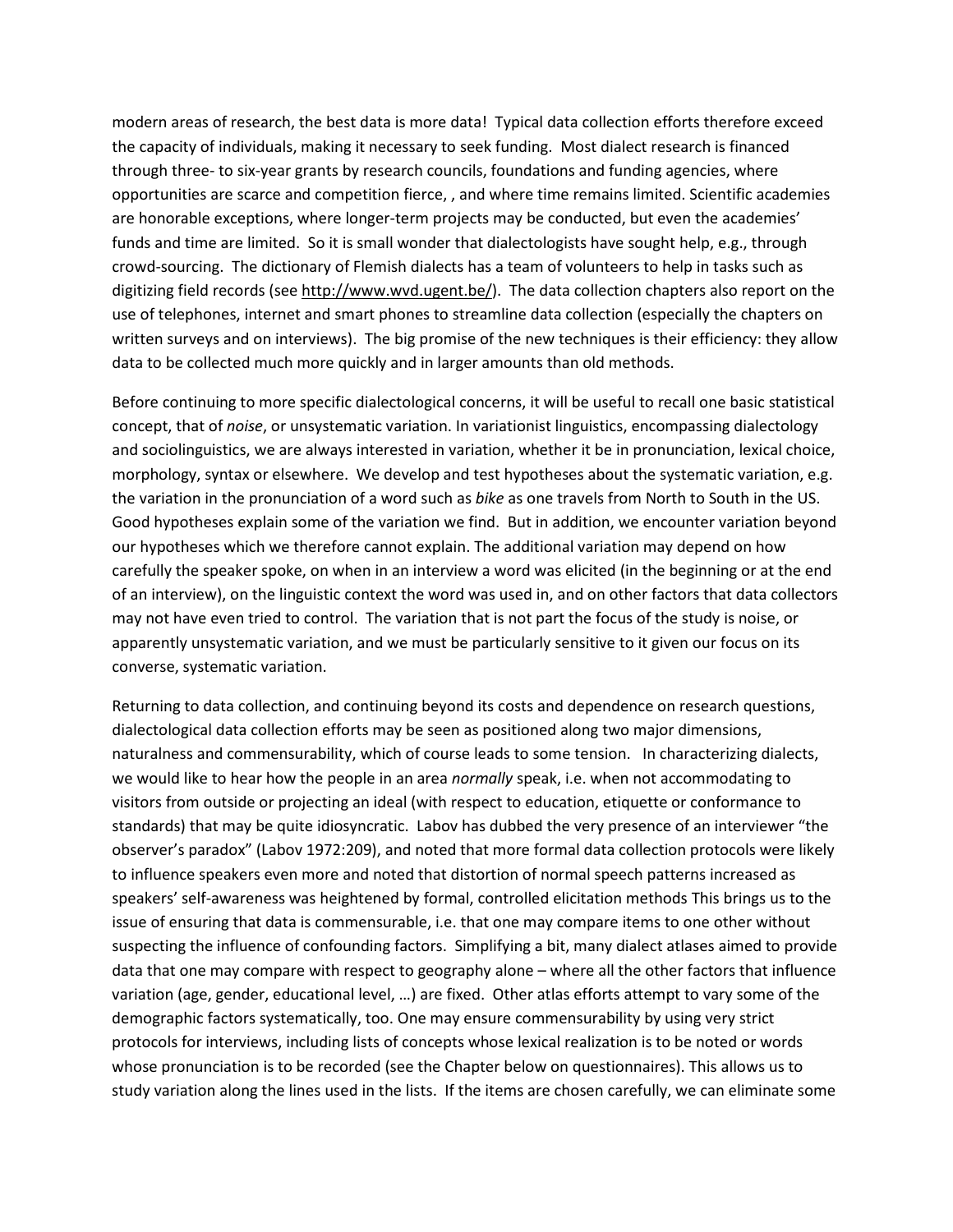sources of noise that may arise in spontaneous speech, such as the context dependence of lexical choice and pronunciation. The tension then arises as we note that strict protocols tend to dampen the spontaneity of the interview and of the speech.

## **Data collection**

The first five chapters in this section of the book concern data collection. Data sampling concerns how to ensure even geographical coverage, the choice of respondents to interview, and how to approach and engage respondents. A major choice arises as to whether to collect data via an interview or via a written survey, which can be administered remotely (by mail or by web questionnaire), and which is therefore quicker and cheaper than interviews. Questionnaires are not restricted to use in written surveys, however; they often play a role in structuring oral interviews as well. The chapter on questionnaires focuses on the linguistic choices in the data collection effort regardless of the mode (oral or written) the collection assumes.

The field interview is a *primus inter pares* among data collection methods. In contrast to written survey techniques, the interviewer is present with the respondent, and ideally working hard to ensure that the conditions from interview to interview are commensurable. For example, an interview can note that there was an interruption in the process at some point, something written surveys have not been able to do.<sup>[2](#page-2-0)</sup> As the chapter on field interviews documents, the interview can also steer the conversation toward topics where unselfconscious production is most likely. Phonetic researchers often prefer field interviews to other possibilities for the opportunity it provides for visual observation.

A newcomer to the team of data collection methodologies is corpus linguistics, in which data is extracted from corpora, i.e. large collections of speech and/or text. These may be corpora of dialect speech, the focus of the chapter in this section, but good work has also been done on a corpus of letters to the editor in American newspapers (Grieve 2011). In all cases one examines genuinely occurring speech or text, but many of the same methods are used regardless of the source of the corpora. While practitioners have occasionally claimed that the speech in corpora are more natural or less selfconscious than e.g. dialect atlas data, it should be clear that this varies, depending on the particular choice of corpus and atlas. Nonetheless, extracting features (e.g., lexical realizations, morphological forms) from genuinely occurring speech or text entails dealing with the great skew in word frequency distributions (Baayen 2001), and this leads to problems in identifying comparable material. Zipf (1932) noted that if one sorts words by frequency, then the frequency of the *n*-th most frequent word is roughly *1/n* times the frequency of the most frequent word. Of course, there have been subsequent attempts to reformulate and refine this (Baayen 2001), but the rough relationship suffices to make the following point. Since adults have vocabularies of tens of thousands of words, this means that most words occur rather infrequently. If we leave it to chance to elicit comparable words from speakers in different areas of a survey, then the chance of hearing any but the most common words in all of say, 20

<span id="page-2-0"></span> $<sup>2</sup>$  Some web-based surveys are implemented in Java programs, e.g. Charlotte Gooskens' MICReLa project on</sup> mutual comprehensibility (www.let.rug.nl/gooskens/project/), which are definitely able to keep track of time, enabling some checks on the conduct of written surveys. Still, the check is minimal when compared to the presence of an interviewer during data elicitation.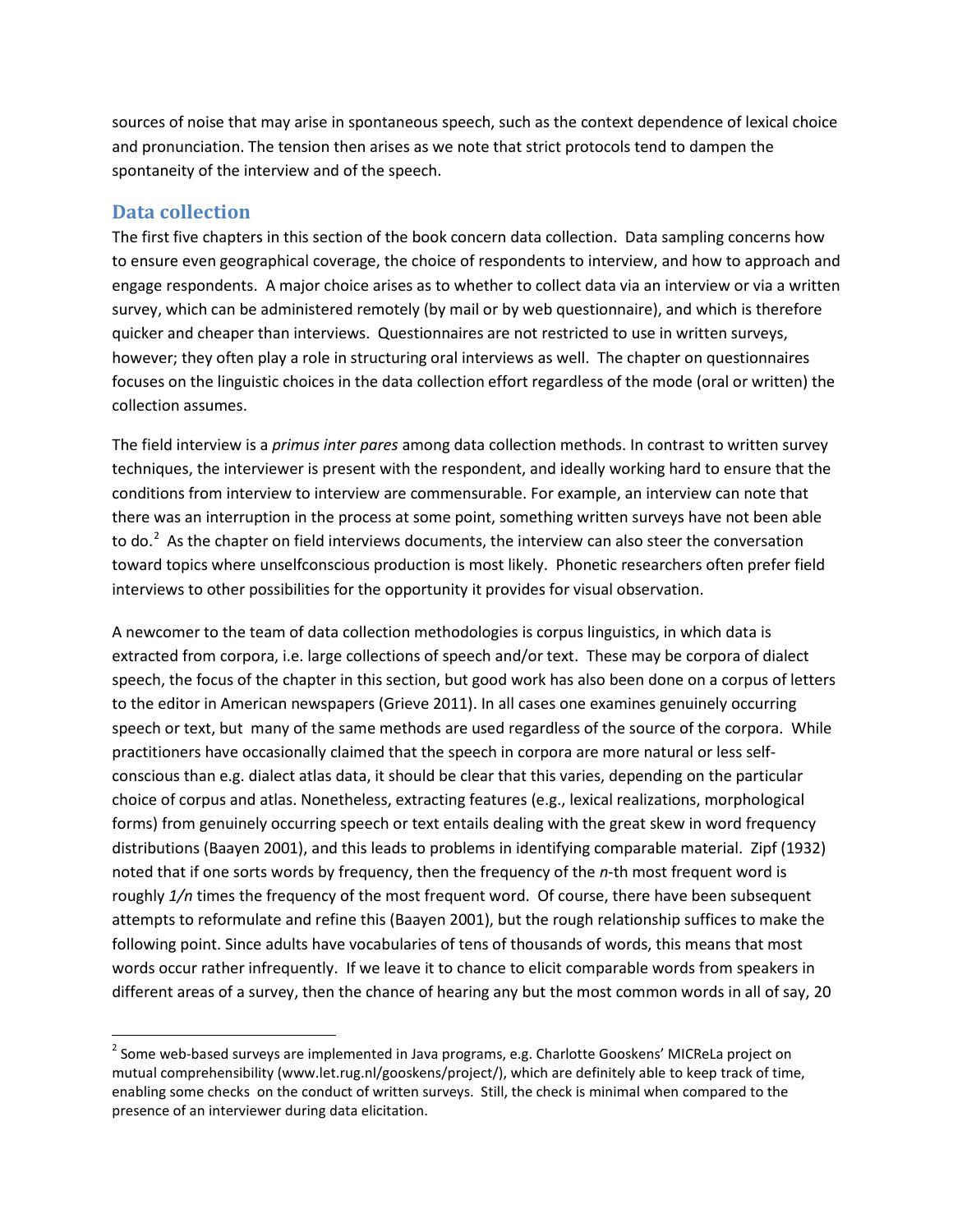sites, is only negligibly above zero. It is no accident, therefore, that corpus-based techniques have either focused on frequent elements, or have aggregated over classes of elements, sometimes combining the two, e.g., by examining contracted vs. uncontracted forms (since contracted forms are always forms of *be, have* or one of the modals, they are fairly frequent). The chapter on social media might also be regarded as a corpus-based analysis.

### **Linguistic and geographical methods**

Two chapters are devoted to the instrumental and computational analysis of linguistic data and one to the various sorts of mapping techniques popular in dialectology. Acoustic phonetics has long been advocated as an analytical tool in dialectology (Labov, Yaeger & Steiner 1972), especially as a way to obviate the need for phonetic transcription, which is notoriously difficult and subjective. The analysis of vowels is well established in dialectology and sociolinguistics and is now carried out automatically on large sets of vowels (Rosenfelder et al. 2011). Work on consonants is progressing and is reported on in the chapter. For text-encoded material, including phonetic transcriptions, several techniques from computational linguistics are potentially useful. Edit-distance measures are becoming standard; lemmatization may facilitate morphological studies and stimulate them further; and some simple syntactic analyses are robust enough for some statistics (Wieling & Nerbonne 2015).

We would predict that automatic analysis of the sorts presented in these two chapters will be of increasing interest to dialectologists for several reasons. One is simply that the increasing volumes of data available for analysis necessitate increasing automation in analysis. Leinonen (2010) was able to extract the formants of nearly 20,000 vowel tokens in the SweDia corpus (Eriksson 2004) but only because she applied reliable, automatic procedures for extracting formants. Second, automating (parts of) analyses improves them with respect to replicability, a requirement more difficult to fulfill in manual work, especially work requiring judgment on the part of the researcher, such as phonetic transcription or superficial syntactic analysis in terms of parts of speech. Third, the automated analyses are more and more capable of identifying the latent structure that a great deal of linguistic discourse revolves around. Identifying the parts of speech of words is an excellent example of uncovering the sort of latent structure that on the one hand may be reliably identified and on the other may suffice to support dialectological analysis (Wolk 2014).

We need not belabor the desirability of including a chapter on maps in a handbook of dialectology, except to note that automatic procedures for making good quality maps are also improving, not only in the graphic quality of the maps, but also in the ease with which the software may be used, and finally in the range of functions available for adding information to the geography – including political and physical boundaries, population sizes, densities of occurrence, optimum tiling for networks of data collection sites, and more. In short, maps are essential to dialectology.

## **Statistics for variationist studies**

The statistical chapters may be the most challenging technically, but it is clear that a field as data-rich as dialectology could never forego statistics. Because the chapters are challenging, it will be worthwhile to remind readers of the foundation they are built on.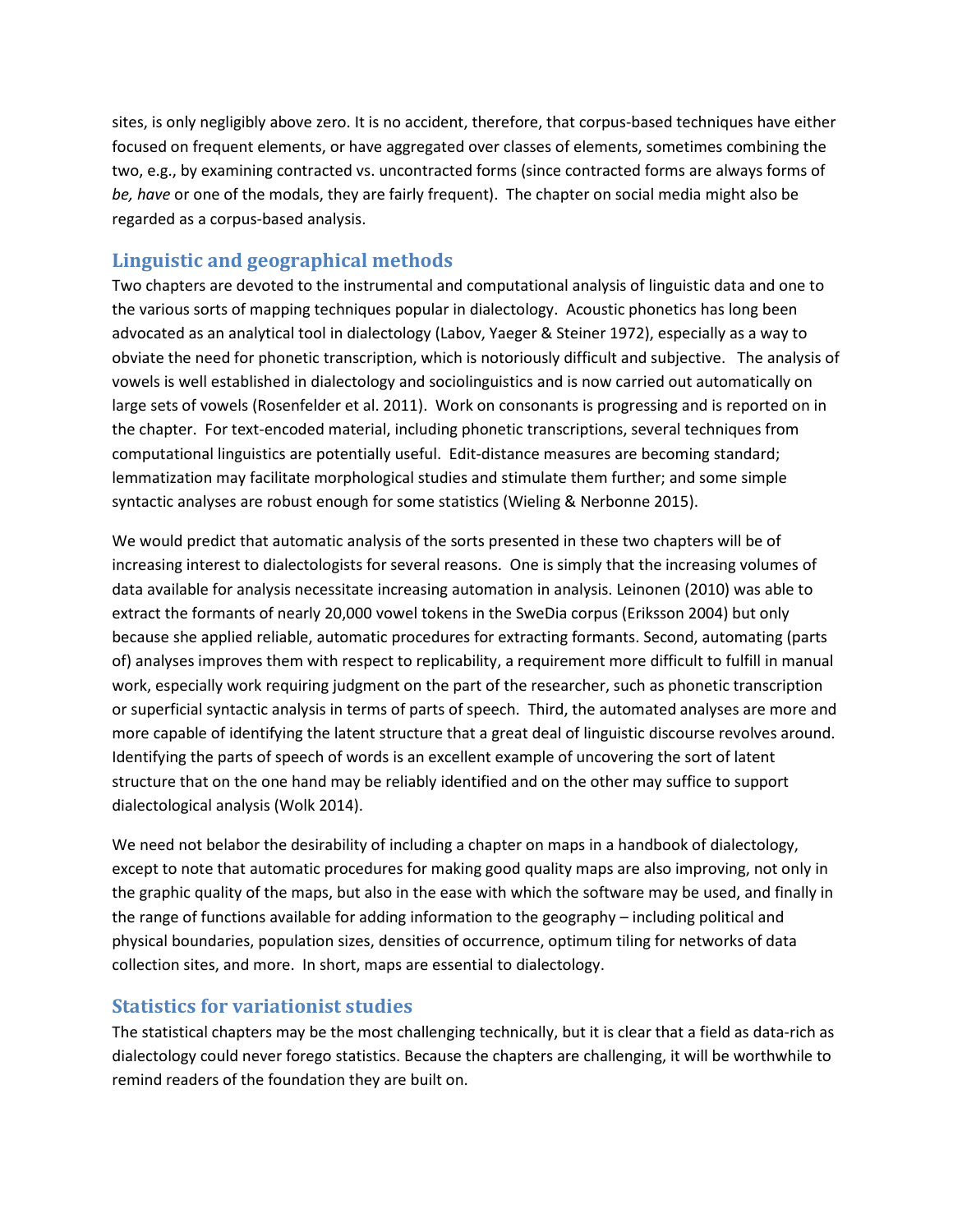The chapters assume some familiarity with null hypothesis testing (NHT), a practice that has been the basis of a great deal of statistical analysis, but which has increasingly come under fire (see Field et al. 2012: Ch.2 and references there). It is still not clear what will take the place of NHT, but focus in statistical analysis is shifting toward model comparison. In NHT one contrasts the hypothesis of interest, perhaps a proposed difference in the mean recognition times for two classes of words, with a *null hypothesis*, which assumes that there is no effect, i.e. no difference. Whether such a difference is regarded as improbable will naturally depend on the (systematic and unsystematic) variation in the data, what is called the spread in the distribution of the data. For numerical data such as reaction times, the common measure of spread is the *standard deviation*. If the sample turns out to be improbable when one assumes the null hypothesis, this is regarded as evidence for the hypothesis of interest. The probability of the sample given the null hypothesis is called the *p*-*value*, and the lower the *p*-value, the less likely the null hypothesis, and the stronger the evidence for the alternative (the hypothesis of interest).

When the *p*-value falls below an agreed on threshold, say, 0.01, we say that the study is *statistically significant*. This use of that word must not be confused with its everyday sense, i.e. 'meaningful, having important consequences'. A p-value is a probability and is crucially influenced by how large a sample was studied. Statistically insignificant differences in small samples (say of size 10) inevitably become significant at some large sample size. This is not just a theoretical possibility, but one which is frequently seen as variationists examine ever larger data sets. But it means that the intelligent reader of statistical analyses not only examines p-values, but also tries to gauge effect size. How effect size is measured depends on the research question and the analysis technique, but for a comparison of mean values, the difference in means, expressed in terms of the number of standard deviations, is a common measure. If we notice a difference of 40 milliseconds in recognition time for two classes of words, and the standard deviation is 80 ms., then we would express the effect size as Cohen's d (= 40ms./80ms.), or about 0,5 standard deviations.

A lot of linguistic data is categorical, i.e. it occurs in various categories, where there is no intrinsic order among them. Examples are different parts of speech (Noun, Verb, etc.) or different realizations of /t/ in English ([t], [r],[7]). For many years, the analysis of such categorical data was limited to the  $\chi^2$  test of independence, which is ill-suited to analyzing multiple influences, which Bayley (2013) has dubbed "the principle of multiple causes." Language variationists are convinced that choices in variation may be influenced by many factors, and that combinations are possible and important. For the sake of completeness, the chapter on logistic regression also explains  $\chi^2$  analysis and its limitations.

Sociolinguists pioneered the use of logistic regression in linguistics and have continued to use it for forty years, so that it is only fitting that we include a chapter devoted primarily to the models underlying logistic regression, its most important prerequisites, its application, and the interpretation of its results.

Ignoring honorable exceptions (Woods 1979, Gregg et al. 1981), most sociolinguistic analyses focus on a small number of variables. In contrast dialectology oftenfocuses not onindividual variables (features) but on large numbers of linguistic variables simultaneously, e.g., when atlases are compiled or corpora collected. Furthermore, the individual variables are often quite noisy, and one would wish as a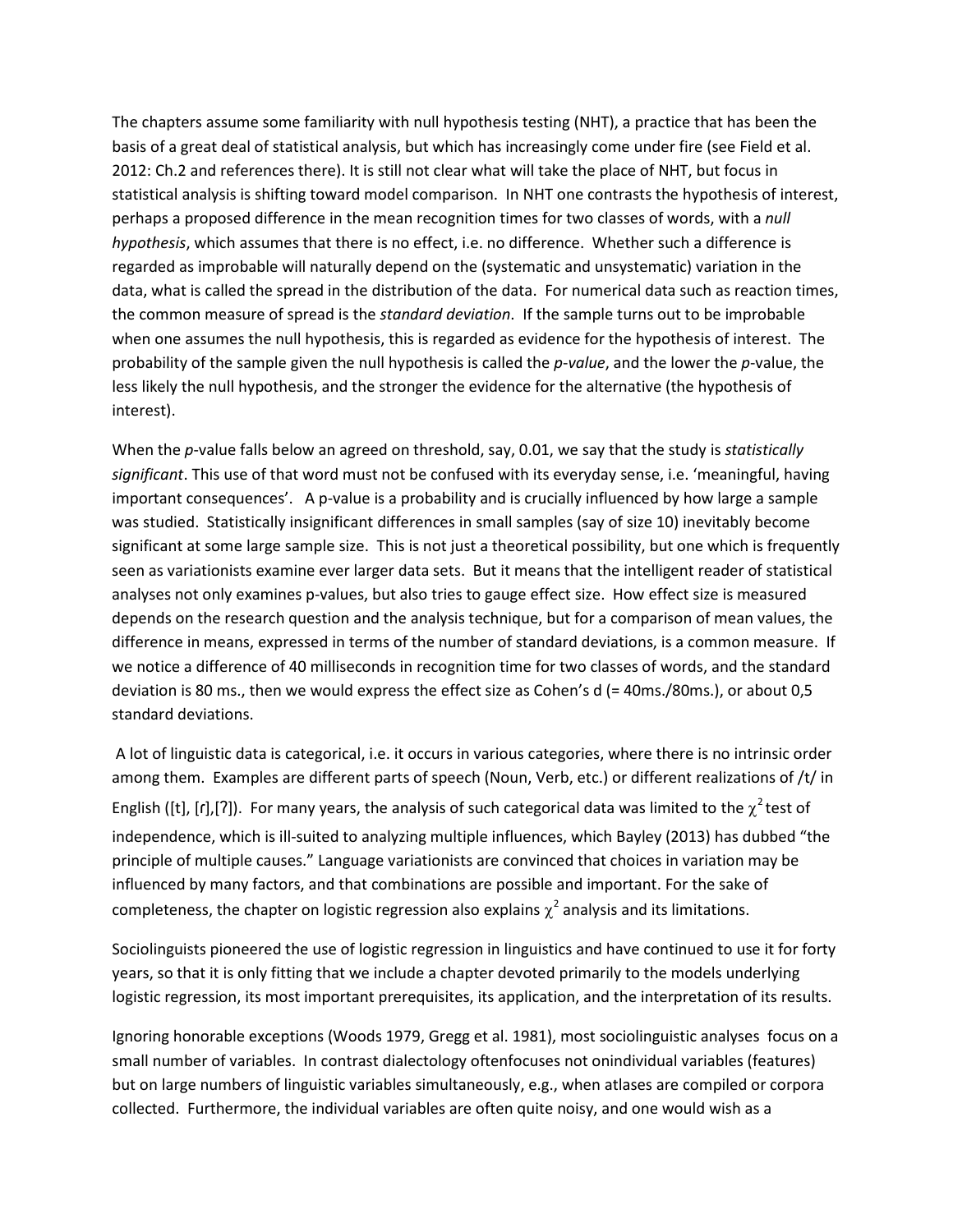researcher not to hand-pick variables with all the dangers of subjectively selecting exactly those variables that support the case one is making (Nerbonne 2009). This has promoted the dialectometric perspective (see Chapter by Goebl, this volume), which has consistently emphasized the virtues of adopting an aggregate perspective on variation, and inspecting individual features only from that vantage point. The chapter on aggregate analyses also reports on first efforts at including geographical and social variables in a single statistical model, following the vision of Chambers and Trudgill (1998: Ch. 12). .

In general, dialectologists have not made use of the specialized field of spatial statistics or what is also known as geo-statistics, and this is certainly a shortcoming of the field of dialectology. Geo-statistical techniques are often used in fields that ask similar questions about diffusion and barriers to diffusion, like demography and epidemiology. One example of a point where they have gone beyond dialectometry concerns the selection of variables to analyze, where measures of spatial autocorrelation have been brought to bear. Dialectological method has much to learn from these fields.

Finally, we have included a chapter on social media in this section both because of its intrinsic interest, including the demonstration of the importance of geography even in the age of digital, world-wide communication, and because it uses usually sophisticated statistical reasoning from machine learning in order to draw conclusions from its data. We hope that its presence here will inspire more collaboration between variationist linguists and statisticians.

#### **Future Challenges**

Readers of this section should not come away with the impression that the methods in dialectology have stabilized to a point where we expect little innovation in the future. We suspect that just the opposite is the case. Data collection is likely to turn more and more to methods already in use such as web questionnaires and smart phone apps. Vaux and Golder (2003) pioneered the use of web questionnaires to collect English lexical data, and Möller & Elspass's (2008) questionnaire aims at everyday German variation not only in vocabulary, but also with respect to pronunciation and syntax. This new work will require a good deal of analysis to validate its methods and also to compare the results to older work. Work using smart phones is even newer, but Sherrer et al. (2012) and Leemann et al. (2015) (and other references they cite) describe Dialekt Äpp, an iOS application for collecting speech data that has already shown great promise.

On the analysis side, we certainly expect to see machine learning techniques make their way further into the analysis of dialect data, just as they have in other areas of statistics, especially exploratory statistics. The relation between single variable analyses and aggregate analyses also deserves further attention, as do further techniques for including geographic and social variables in single analyses (see chapter on aggregate analyses). To-date, the more encompassing analyses are regression analyses aimed at predicting the aggregate differences of a sample of varieties to a single alternative, the standard language. Techniques aimed at analyzing all pairs of varieties would improve our understanding further, as Wieling and Nerbonne (2015) also urge.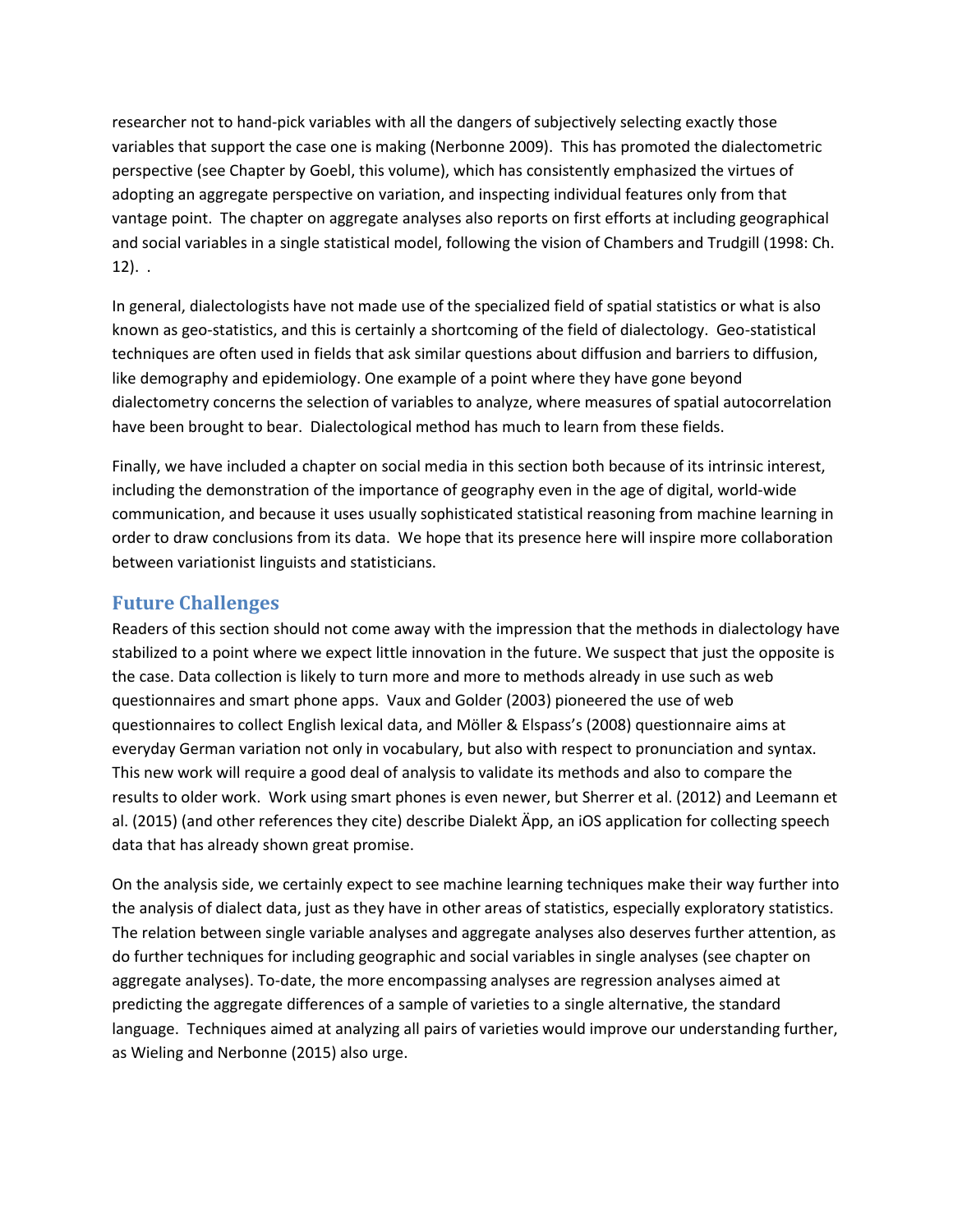#### **References**

- Baayen, R. Harald (2001) *Word frequency distributions*. Berlin: Springer (Springer Science & Business Media, Vol. 18).
- Bayley, Robert (2013) The quantitative paradigm. In: J.K.Chambers & Natalie Schilling-Estes (eds.) *The handbook of language variation and change*, Boston: Wiley. 117-141.
- Bybee, Joan (2002) Word frequency and context of use in the lexical diffusion of phonetically conditioned sound change. *Language variation and change* 14(3): 261-290.
- Chambers, J.K., & Peter Trudgill. *Dialectology*. Cambridge: Cambridge University Press, 1998.
- Eriksson, Anders. (2004) SweDia 2000: A Swedish dialect database. In: P. J. Henrichse (ed.) *Babylonian Confusion Resolved. Proc. Nordic Symposium on the Comparison of Spoken Languages. Copenhagen Working Papers in LSP*. Copenhagen
- Field, Andy, Jeremy Miles, & Zoë Field (2012) *Discovering statistics using R*. London: Sage.
- Gregg, Robert J., Margaret Murdoch, Erica Hasebe-Ludt & Gaelan de Wolf (1981) An urban dialect survey of the English spoken in Vancouver. *Papers from the fourth international conference on methods in dialectology* (pp. 41-65). University of Victoria: Victoria, British Columbia.
- Grieve, Jack (2011) A regional analysis of contraction rate in written Standard American English. *International Journal of Corpus Linguistics* 16(4): 514-546.
- Kretzschmar, William A. (ed.) (1994) *Handbook of the Linguistic Atlas of the Middle and South Atlantic States*. Chicago: The University of Chicago Press.
- Labov, William (1972) *Sociolingustic Patterns*. Philadelphia: University of Pennsylvania.
- Labov, William, Malcah Yaeger, & Richard Steiner (1972) *A quantitative study of sound change in progress*. US Regional Survey, Vol. 1.
- Leemann, Adrian, Marie-José Kolly , David Britain, Ross Purves, & Elvira Glaser 2015. Documenting sound change with smartphone apps. *The Journal of the Acoustical Society of America*, 137(4): 2304-2304. <http://dx.doi.org/10.1121/1.4920412>
- Leinonen, Therese (2010) *An acoustic analysis of vowel pronunciation in Swedish dialects*. PhD. Thesis, Groningen.
- Möller, Robert & Stephan Elspaß (2008) Erhebung dialektgeographischer Daten per Internet: ein Atlasprojekt zur deutschen Alltagssprache. In: S. Elspaß & W. König (eds.) *Sprachgeographie digital. Die neue Generation der Sprachatlanten (mit 80 Karten). Hildesheim: Olms*. 115-132.

Nerbonne, John (2009) Data‐Driven Dialectology. *Language and Linguistics Compass* 3(1): 175-198.